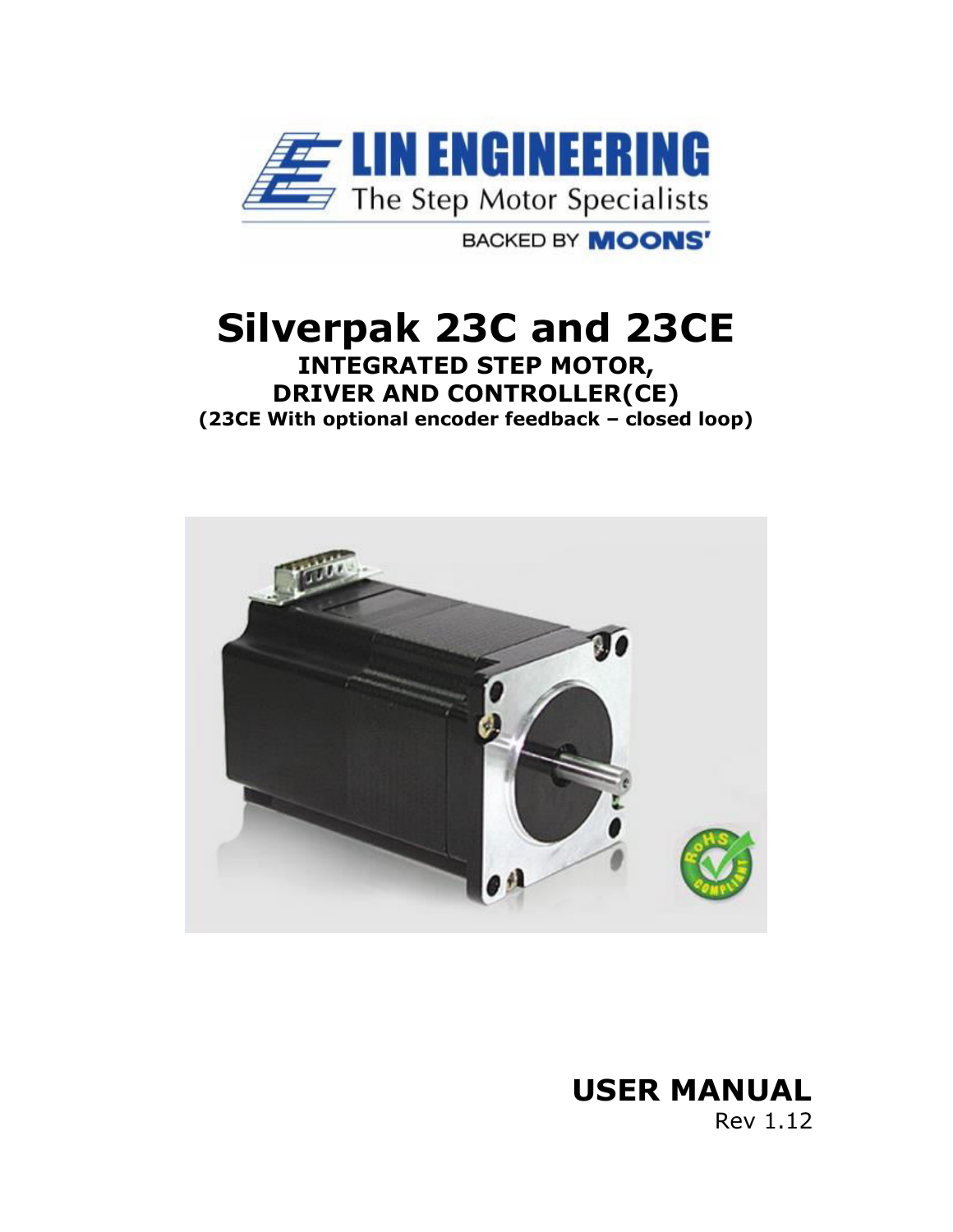Thank you for purchasing the Silverpak 23C or 23CE integrated motor and controller with microstepping driver. This product is warranted to be free of manufacturing defects for one year from the date of purchase.

### **PLEASE READ BEFORE USING**

Before you begin, ensure there is a suitable, +12V to +40V DC Power Supply. **Do not connect or disconnect the DB-15 cable while power is still being applied to the controller.** This will damage the board. Under any circumstances, do not exceed  $+40$  VDC.

### **DISCLAIMER**

The information provided in this document is believed to be reliable. However, no responsibility is assumed for any possible inaccuracies or omissions. Specifications are subject to change without notice.

Lin Engineering reserves the right to make changes without further notice to any products herein to improve reliability, function, or design. Lin Engineering does not assume any liability arising out of the application or use of any product or circuit described herein; neither does it convey any license under its patent rights, nor the rights of others.

#### **Special Symbols**



**Indicates a WARNING and that this information could prevent injury, loss of property, or even death (in extreme cases).**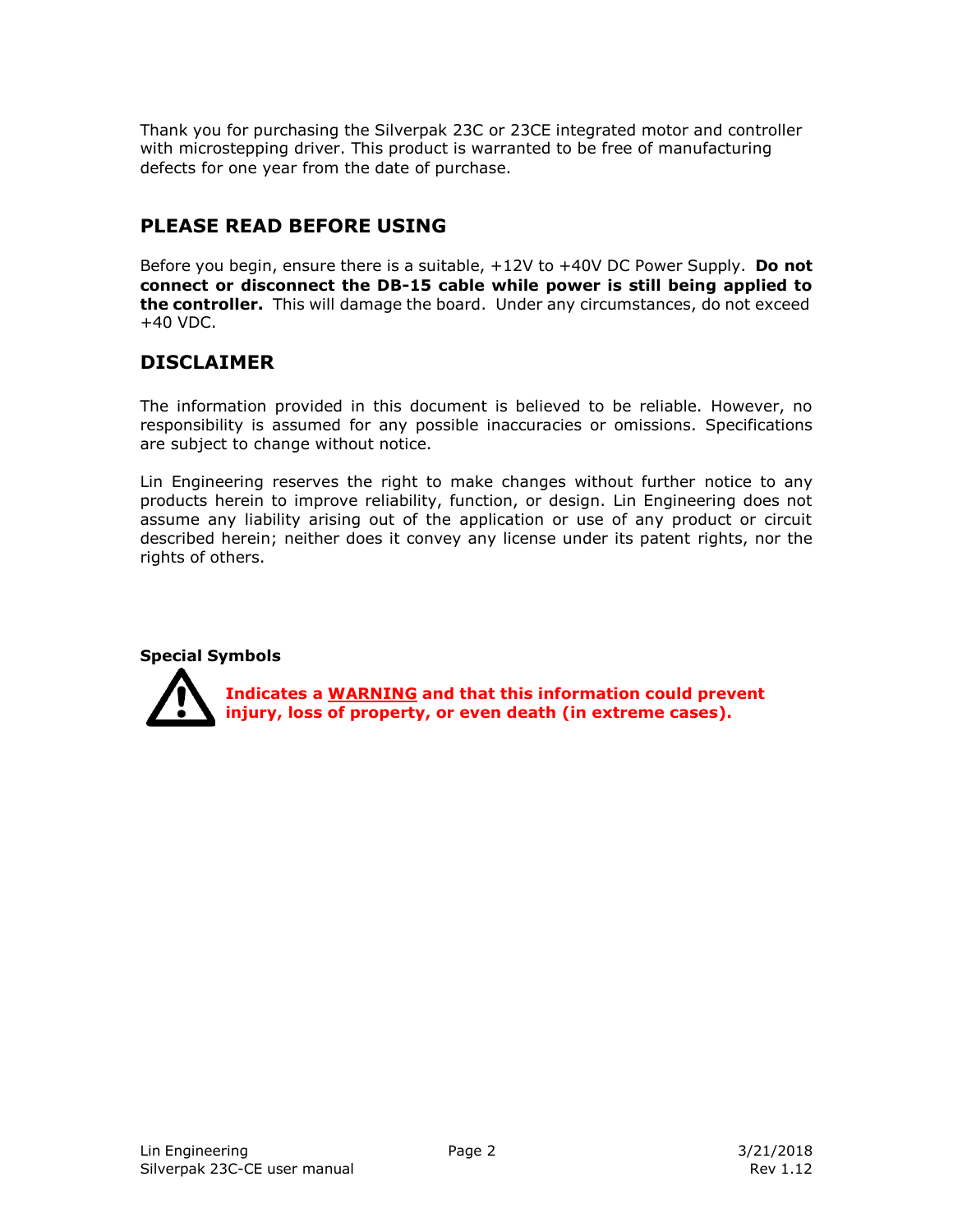#### **Silverpak 23C/CE User Manual**

Product: Silverpak 23C and 23CE<br>Version: 1.12 Version:<br>Date: 3/21/2018

|                | <b>Version History</b> |                                                                                    |
|----------------|------------------------|------------------------------------------------------------------------------------|
| <b>Version</b> | <b>Date</b>            | <b>Description of Changes</b>                                                      |
| 1.00           | 01/10/2006             | <b>New User Manual</b>                                                             |
| 1.01           | 03/22/2006             | <b>Updated specs</b>                                                               |
| 1.02           | 04/06/2006             | <b>Updated specs: USB</b><br>cable p/n.                                            |
| 1.03           | 02/27/2007             | Standardization of all<br>user manuals                                             |
| 1.04           | 12/14/2007             | Updated designer kits,<br>connection description,<br>HyperTerminal<br>connections  |
| 1.05           | 4/3/2009               | Added RoHS RS485-232<br>card connection,<br>updated opto sensor<br>colors page 17. |
| 1.06           | 9/14/2009              | Updated mechanical<br>dimensions                                                   |
| 1.07           | 9/16/09                | Updated LED image                                                                  |
| 1.08           | 9/18/09                | Updated pinout<br>description & Appendix<br>for step/dir mode                      |
| 1.09           | 10/29/2009             | Added full stepping as a<br>resolution option.                                     |
| 1.10           | 5/20/2015              | Updated from Hyper<br><b>Terminal to LinCommand</b>                                |
| 1.11           | 5/16/2016              | Updated links and specs                                                            |
| 1.12           | 3/21/2018              | Update logo                                                                        |
| 1.13           | 1/27/2022              | Update USB485<br>connection details                                                |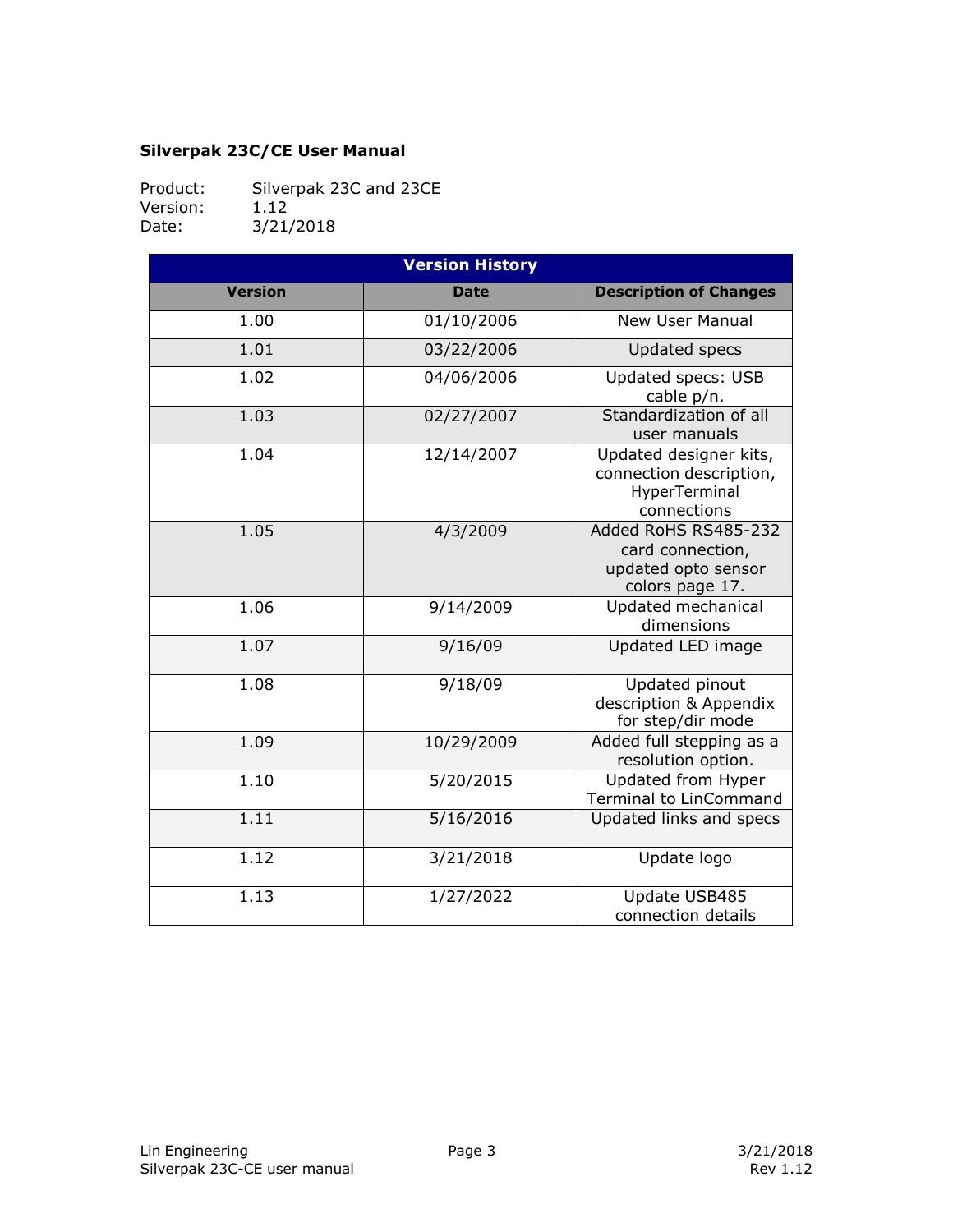### **Table of Contents**

| 4.                   |                                                     |
|----------------------|-----------------------------------------------------|
|                      |                                                     |
|                      |                                                     |
|                      |                                                     |
|                      |                                                     |
|                      |                                                     |
|                      | 7. CONFIGURING AND CONTROLLING THE SILVERPAK 23C 12 |
|                      | Setting/Changing the Address of the Controller  15  |
| 8.                   |                                                     |
| $\mathbf{q}_{\perp}$ |                                                     |
|                      |                                                     |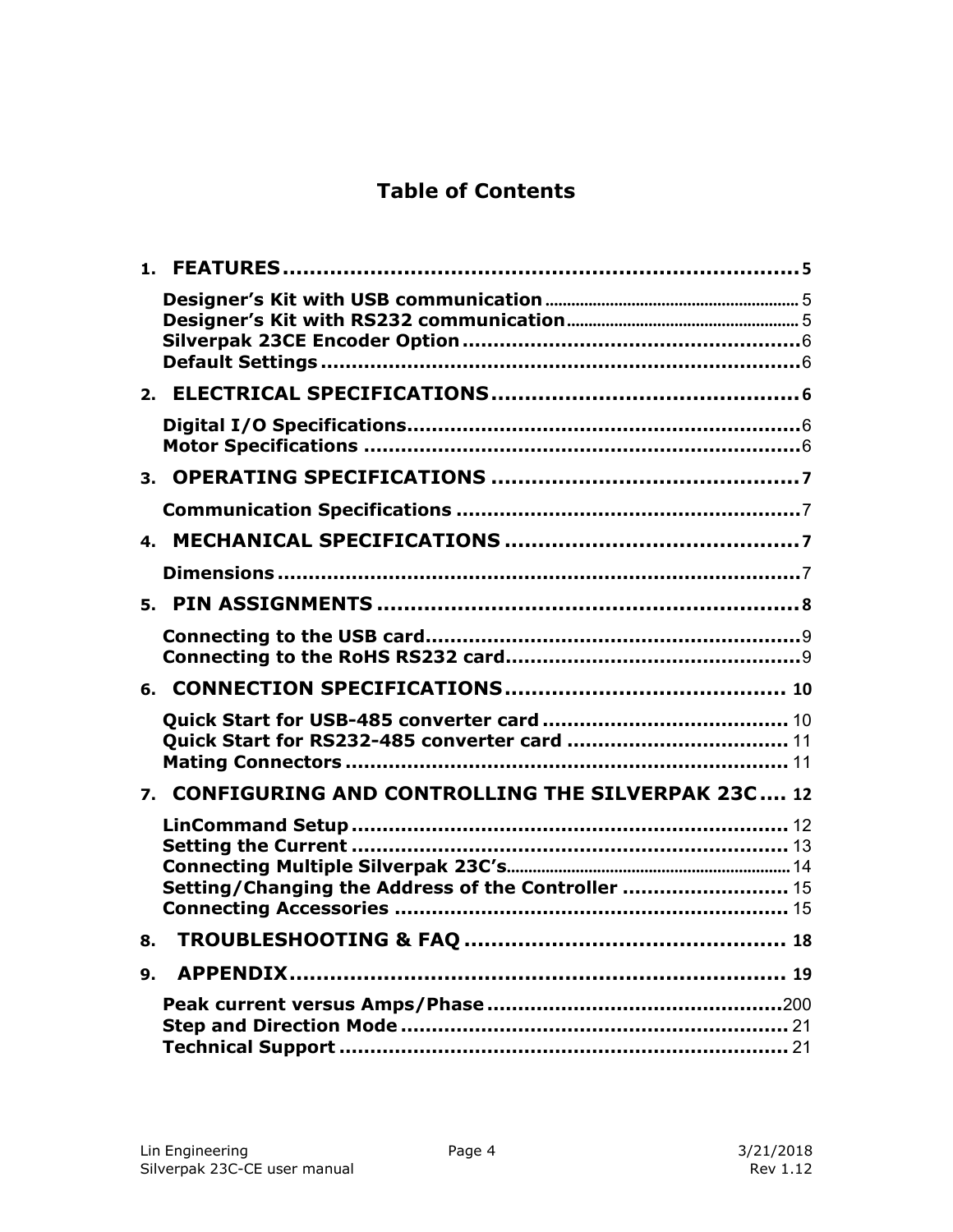### <span id="page-4-0"></span>**1. FEATURES**

- NEMA 23, 1.8° step motor integrated with controller/driver
- Operates from +12VDC to +40VDC
- Single 2 wire bus linking up to 16 SilverPak motors (RS485)
- 3.0 Amp Chopper (PWM) Driver
- Full step, 1/2, 1/4, 1/8, 1/16, 1/32, 1/64, 1/128, 1/256 step resolution
- Stand alone operation with no connection to a PC
- Execution Halt pending switch push button
- Pre-wired internally for connection to Opto Switch inputs
- Homes to an Opto or Switch closure with a single command
- Fully programmable ramps and speeds
- Four digital I/O and two fixed input channels
- Switch selectable address
- Software selectable "Move" and "Hold" currents
- Hold Current automatically selected upon move completion
- Simple DB15 connection
- Optional encoder feedback for position correction
- Opto inputs can be used as left & right limit switches

#### <span id="page-4-1"></span>**Designer's Kit with USB communication**

Here is the list of components if you have purchased the optional Designer's Kit:

- USB to RS485 converter card
- A switch push button
- Opto Sensor
- A USB 6 foot long cable
- 3-Pin cable (optional

usage)

Lin part number: USB Design Kit SAP#: 4696327000049



#### <span id="page-4-2"></span>**Designer's Kit with RS232 communication**

Here is the list of components if you have purchased the optional Designer's Kit:

- RS232 to RS485 converter card
- A switch push button
- Opto Sensor
- A 3-Pin cable (optional usage)

Lin part number: RS232KIT

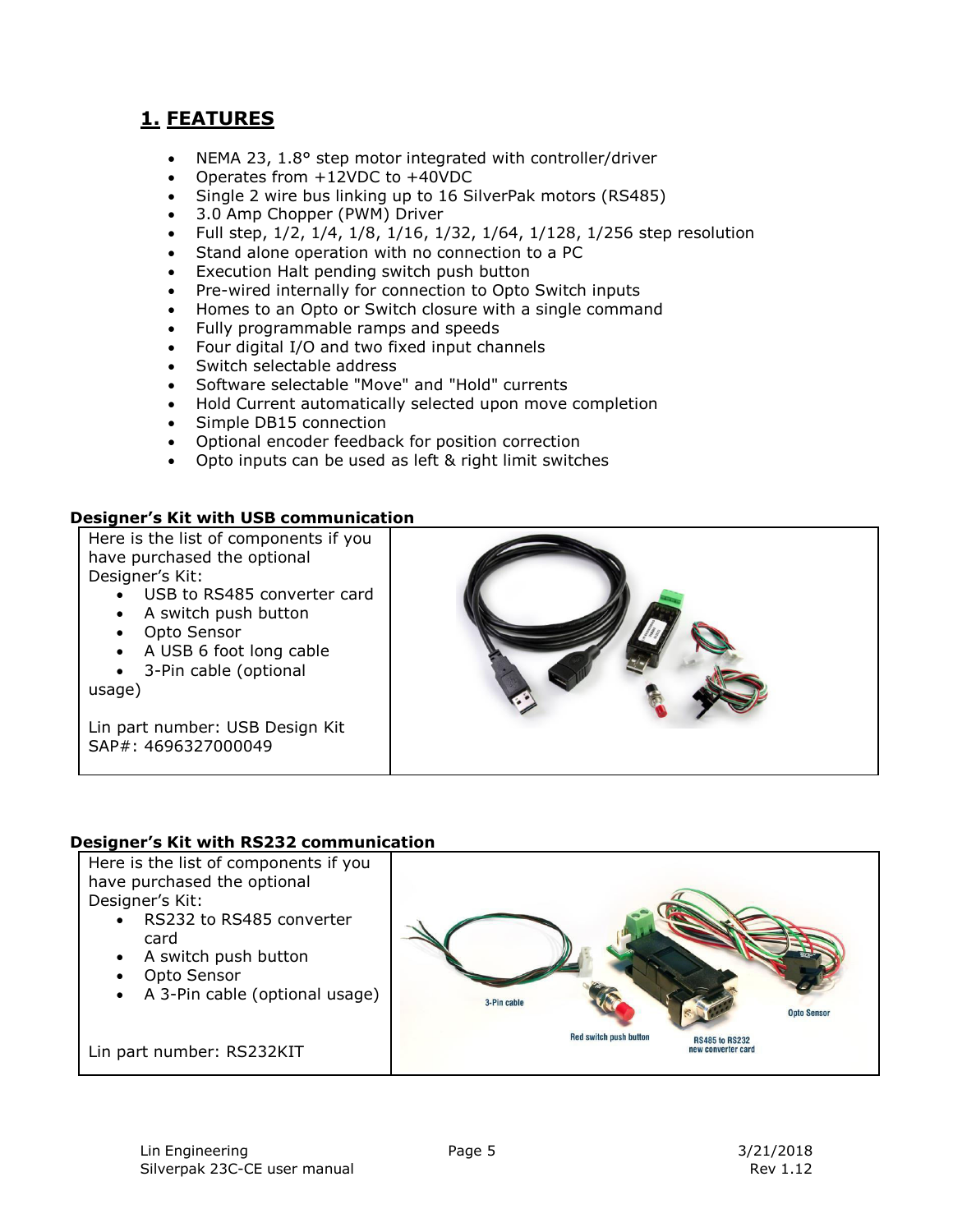#### <span id="page-5-0"></span>**Silverpak 23CE Encoder Option**

An E2, US Digital encoder is incorporated internally and is connected to the control board for a closed loop system. Position correction mode can be turned on such that it will continually send step pulses until the true desired position and actual position equals each other.

The encoder CPR is chosen by the user. Look in the commands guide regarding the encoder CPR if you do not know what your encoder CPR is.

#### <span id="page-5-1"></span>**Default Settings**

| <b>Description</b>                          |
|---------------------------------------------|
| 25% of 3.0 Amps                             |
| 10% of the run current                      |
| 256x                                        |
| 305175 PPS (microsteps/sec)                 |
| $L = 1000, 6103500$ µsteps/sec <sup>2</sup> |
| O                                           |
| 1500                                        |
| Both are turned off, J0, inputs 1 & 2       |
| 9600 bps                                    |
|                                             |

*Table 1: Default Settings* 

### <span id="page-5-2"></span>**2. ELECTRICAL SPECIFICATIONS**

| Supply Voltage: | $+12$ VDC to $+40$ VDC |
|-----------------|------------------------|
| Peak Current:   | 0.3 to 3.0 Amps        |

#### <span id="page-5-3"></span>**Digital I/O Specifications**

| Number of I/O     |                                                            |
|-------------------|------------------------------------------------------------|
| Number of Inputs  |                                                            |
| Input Voltage     | +0 VDC to $+5$ VDC (0 to 24V tolerant, but 5V recommended) |
| Input Current     | 700 mA                                                     |
| Pull-up Resistors | 20 $k$ $\Omega$                                            |
| Protection        | Static Protection to the microprocessor                    |

#### <span id="page-5-4"></span>**Motor Specifications**

Any 5718 series step motor that is rated at 3.0 Amps/Phase or less can be combined into a Silverpak 23C or CE product. General torque specifications are listed below:

| Holding Torque (max of 1.5 Amp Holding Current, winding specific) |                  |  |  |  |
|-------------------------------------------------------------------|------------------|--|--|--|
| CO-5718S                                                          | 50 to 100 oz-in  |  |  |  |
| CO-5718M                                                          | 86 to 170 oz-in  |  |  |  |
| CO-5718L                                                          | 140 to 294 oz-in |  |  |  |

(In some circumstances, motors rated above 3 Amps, *may* be used, with a de-rated torque.)

| Micro step size            |     |     |     |  |                            | 128   | $\n  CD$ |
|----------------------------|-----|-----|-----|--|----------------------------|-------|----------|
| Steps<br>per<br>Revolution | 200 | 400 | 800 |  | 1600   3200   6400   12800 | 25600 | 51200    |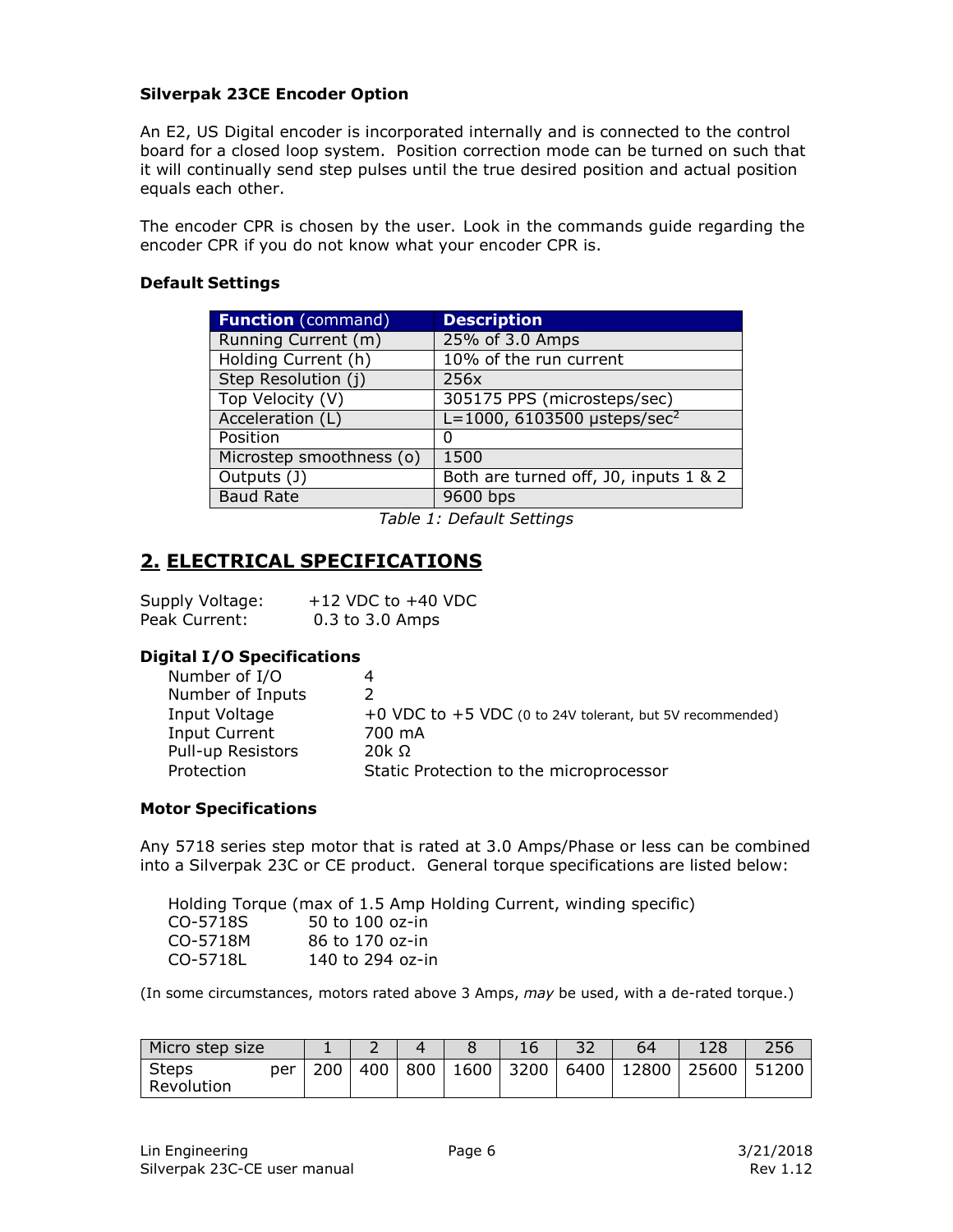### <span id="page-6-0"></span>**3. OPERATING SPECIFICATIONS**

Maximum Step Frequency 2^24 (PPS) or 16.7MHz Operating Temperature Range 0° to 50° C<br>Storage Temperature Range 50 -20° to 70° C Storage Temperature Range

#### <span id="page-6-1"></span>**Communication Specifications**

# Bits per character 8 Data Parity None Stop Bit 1 Flow Control **None** \*default

Interface Type RS485 (USB or RS232 with a converter card) Baud Rate 9600\*, 19200, or 38400 bps

### <span id="page-6-2"></span>**4. MECHANICAL SPECIFICATIONS**

#### <span id="page-6-3"></span>**Dimensions**

#### **A. Max Overall Body Length**

Motor body length is available in various lengths Model 5718X (2.94") Model 5718M (3.45") Model 5718L (4.33")

- **B. Motor Front Shaft Extension Length**  Standard length is 0.81". Customized shaft lengths are available.
- **C. Motor Shaft Diameter**  Standard shaft diameter is 0.2500". Customized diameters are also available.



*Figure 1: Dimensions*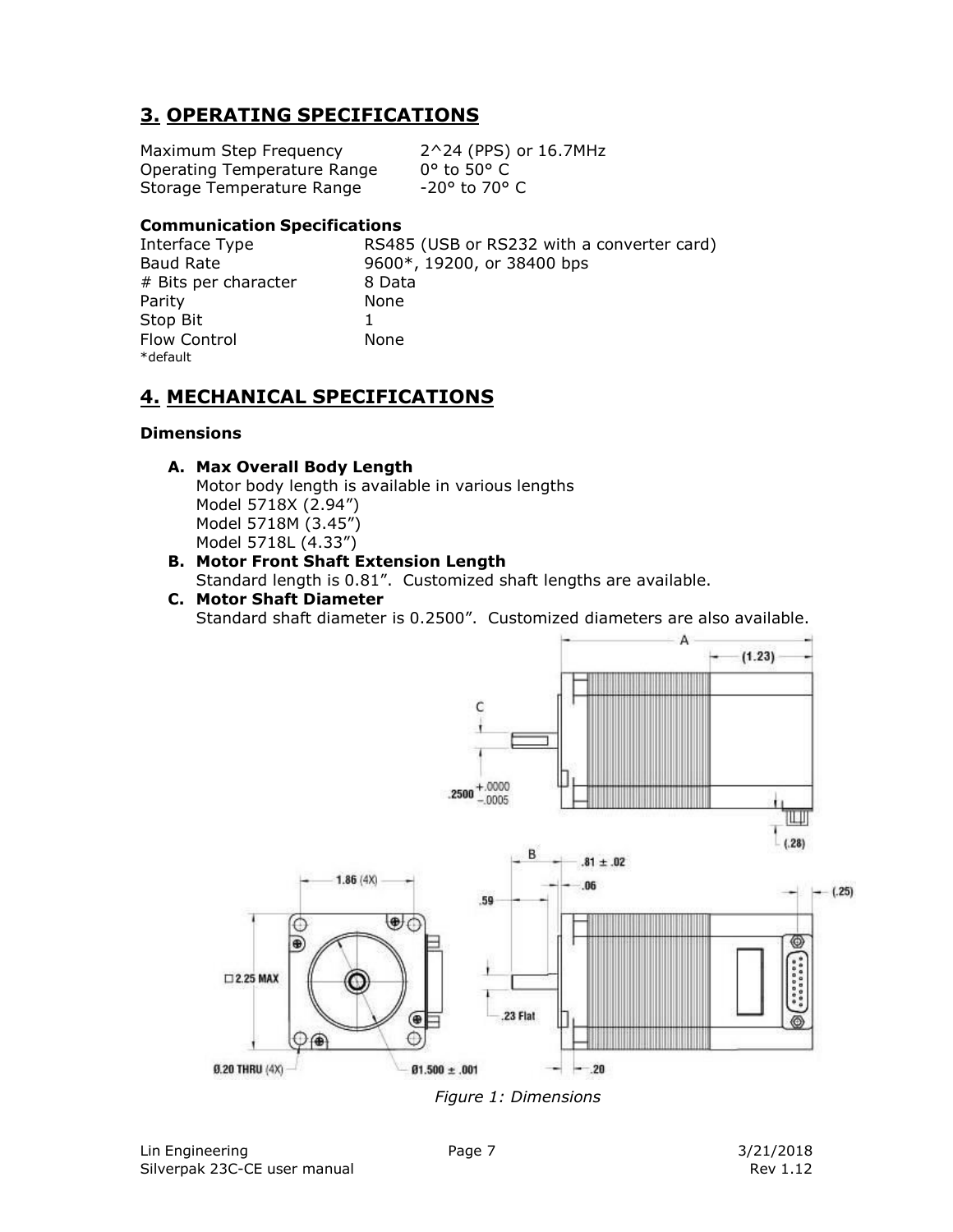### <span id="page-7-0"></span>**5. PIN ASSIGNMENTS**

A DB-15 female connector cable receives power and provides the control connections for the Silverpak Unit. On the opposite end of the DB-15 female connector cable, there is a 3 pin connector provided for the converter card in order for the driver to communicate with the PC. This allows the user to solder and program the switch push button and the Opto Sensor, enabling several options. The four I/O wires are colored Orange, Orange/White, White and Red/White. This will allow for options such as solenoids, relays, opto isolators, LED's and many other input and output connections.

| PIN#           |                            | <b>COLOR</b>          | <b>FUNCTION</b>                                                | I/O $#$ or<br><b>Function</b> |
|----------------|----------------------------|-----------------------|----------------------------------------------------------------|-------------------------------|
| 1              |                            | Power Ground<br>Green |                                                                |                               |
| $\overline{2}$ | <b>Black</b>               |                       | 1A On/Off Output                                               | Driver 2                      |
| 3              | White / Green              |                       | Direction Input (see Appendix D)                               |                               |
| $\overline{4}$ | Yellow                     |                       | +5VDC Input for Opto Isolated<br>STEP and DIR (see Appendix D) |                               |
| 5              |                            | <b>Orange</b>         | Input 2                                                        | $2$ /Jog $2$ Input            |
| 6              | <b>Yellow</b><br>White     |                       | <b>Internal Power for Opto Sensor</b>                          |                               |
| 7              | <b>Orange</b> / White      |                       | Input 3 (Opto Input)                                           | 3/Opto1 Input                 |
| 8              | White<br><b>Black</b>      |                       | <b>RS485 A</b>                                                 |                               |
| 9              |                            | <b>Red</b>            | +12V TO +40V POWER                                             |                               |
| 10             |                            | <b>Blue</b>           | 1A ON/OFF Output                                               | Driver 1                      |
| 11             | <b>Blue</b>                | White                 | Step Input (see Appendix D)                                    |                               |
| 12             | White<br><b>Green</b>      |                       | Signal Ground                                                  |                               |
| 13             | White                      |                       | Input 1                                                        | 1/Jog1 Input                  |
| 14             | <b>White</b><br><b>Red</b> |                       | Input 4                                                        | 4/Opto2 Input                 |
| 15             | <b>Brown</b>               |                       | <b>RS485 B</b>                                                 |                               |

**\***Inputs are labeled 1, 2, 3 and 4 for programming the 'Halt' and 'Skip' Commands. *Table 2: Pin assignments* 



0000000 9 10 11 12 13 14 15 Figure 2: DB-15 Female Cable Connector (Rear View)



Lin Part #: 090-00096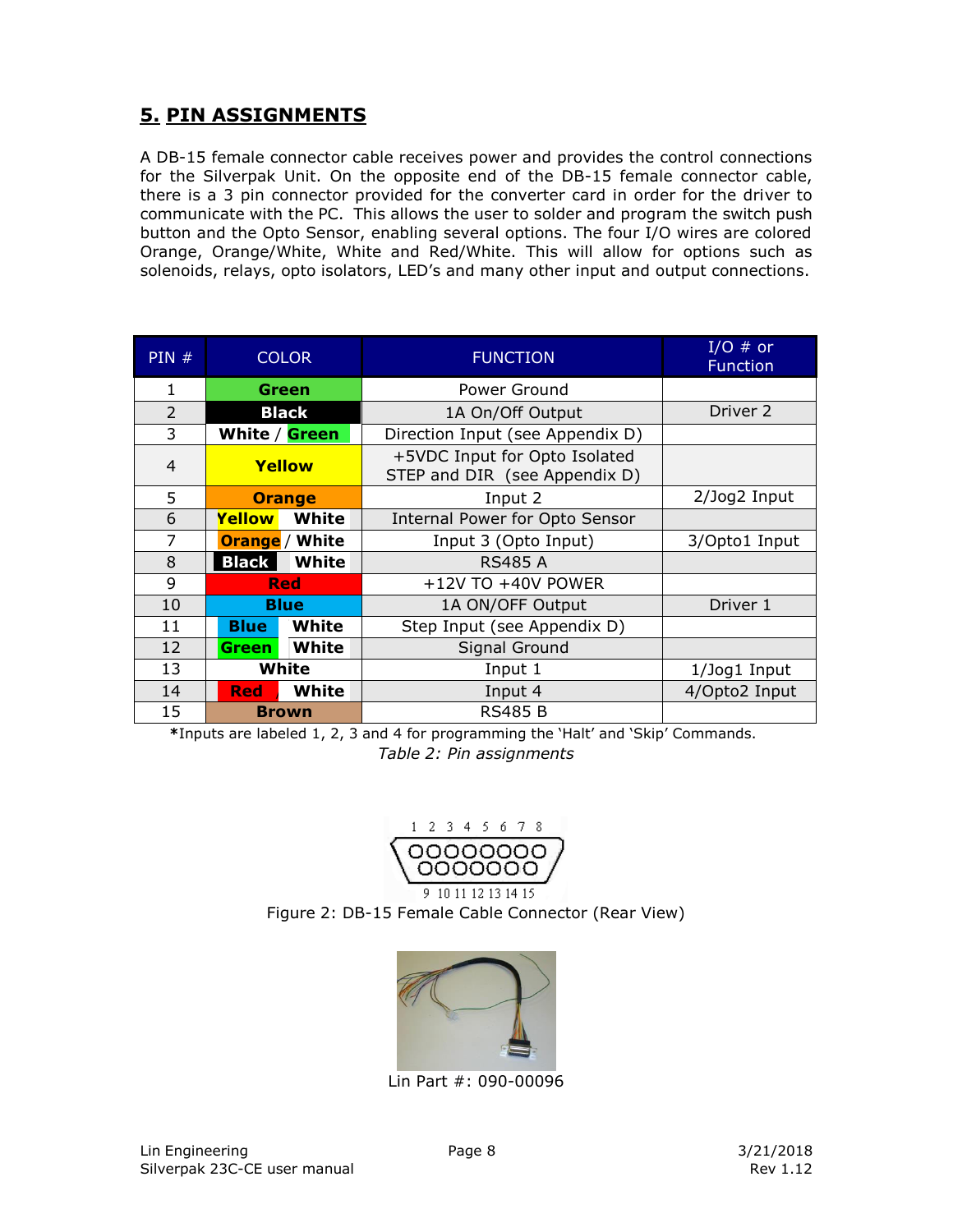#### <span id="page-8-0"></span>**Connecting to the USB card**

|     | SP23C pin# SP23C color | <b>*USB pin#</b>                          |
|-----|------------------------|-------------------------------------------|
|     | <b>Black/white</b>     | $3(D+/A+, RS485A)$                        |
|     | <b>Green</b>           | 1 (GND connect to Power<br>Supply Ground) |
| 15. | <b>Brown</b>           | $2(D-/B-, RS485B)$                        |

*Table 3: Pinouts for using USB*



*Figure 3: USB to RS485 converter card, p/n USB485* 

The USB converter card does not require power (it receives power from the PC). Power is still needed for the R256 controller/driver. Pin 8 and 15 from the DB-15 Wire harness may have a connector on it, to use with our updated USB485 converter card, simply cut the connector and directly mate Pin 8 and 15 to the USB485 converter card per the pinout above. Note: On the connector there is a loose green wire, please use this to connect GND on the USB485 to Power Supply GND, Pin 1, on the Silverpak 23 Unit.

#### <span id="page-8-1"></span>**Connecting to the RoHS RS232 card**

| SP23C pin#                       | <b>SP23C color</b> | RS232 card pin#      |  |
|----------------------------------|--------------------|----------------------|--|
|                                  | <b>Black/white</b> | <b>1</b> (RS485A)    |  |
| п.                               |                    | 2 (GND connect to    |  |
|                                  | <b>Green</b>       | Power Supply Ground) |  |
| 15                               | <b>Brown</b>       | 3 (RS485B)           |  |
| Table 4: Pinouts for using RS232 |                    |                      |  |



*Figure 43: RS232 to RS485 converter card, p/n 083-00050* The RS232 card requires power (7-40VDC).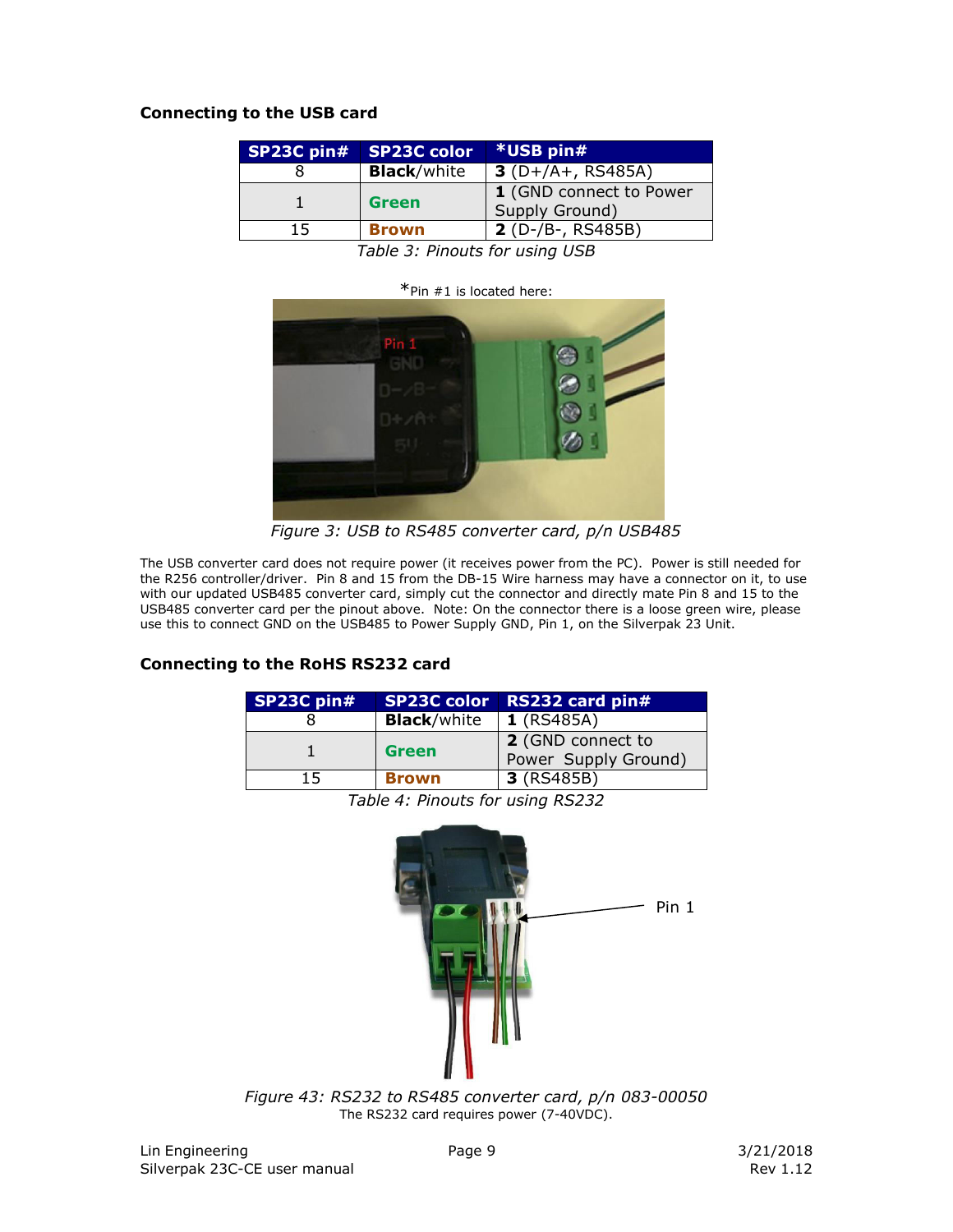### **6. CONNECTION SPECIFICATIONS**

<span id="page-9-1"></span><span id="page-9-0"></span>



*Figure 6: Connection using USB*

- 1. The USB converter card connects to the Silverpak using the DB-15 cable that is provided to you. The 3-Pin connector is placed onto the USB485 converter card. If using our updated USB485, you can remove the connector and directly mate pin 8 and 15 to the USB485 card. Note: When removing the connector, there is a stray green wire, please use this wire to connect the GND on the USB485 to power supply GND, pin 1, on the Silverpak 23 Unit.
- 2. Your power supply will be connected to the Silverpak directly. The USB card is powered via the PC. **SilverPak's pin 9, Red wire is +12 to +40 VDC. Pin 1, green wire is ground.**
- 3. Connect the USB485 card to your PC using the USB cable provided to you.
- 4. Turn your power supply on and follow instructions for using LinCommand.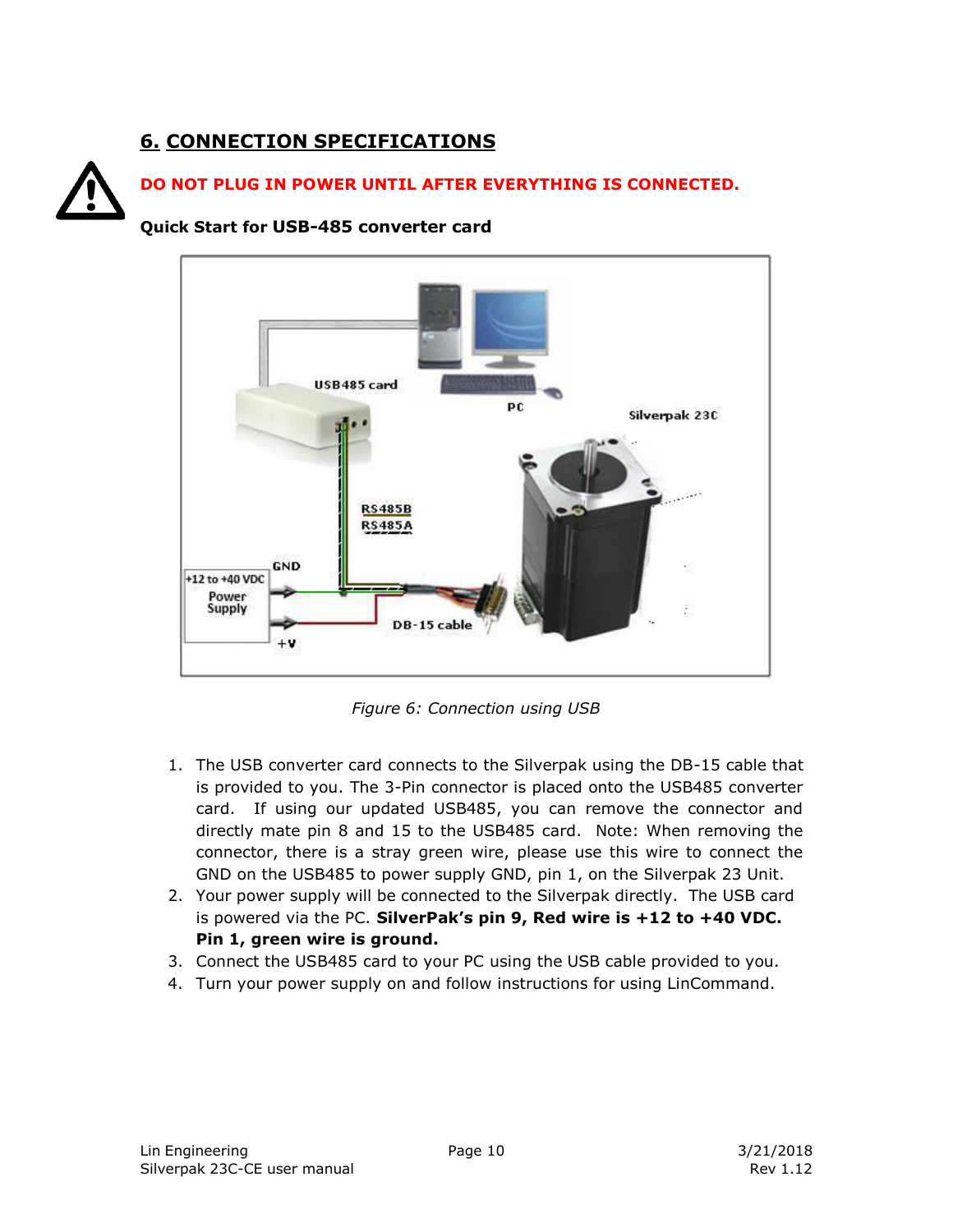

#### <span id="page-10-0"></span>**Quick Start for RS232-485 converter card**

*Figure 5: Connection using RS232* 

- 1. The RS232 converter card connects to the Silverpak using the DB-15 cable that is provided to you. The 3-Pin connector is placed onto the converter card.
- 2. Your power supply will be connected to the RS232 card where the green header is located. '**+**' **is for +12VDC to +40VDC.** '**-**' **is for the Power Supply Ground.**
- 3. **The Silverpak requires power.** Pin 9 (red) is for power, Pin 1 (green) is for ground.
- 4. Connect the RS232 card to your PC with a female to female DB-9 cable.
- 5. Turn your power supply on and follow instructions for using LinCommand.

#### <span id="page-10-1"></span>**Mating Connectors**

A mating DB-15 cable is provided with each Silverpak 23C.



Part # 090-00096 is the DB-15 cable that has a 3-Pin header for the USB card or RS485 card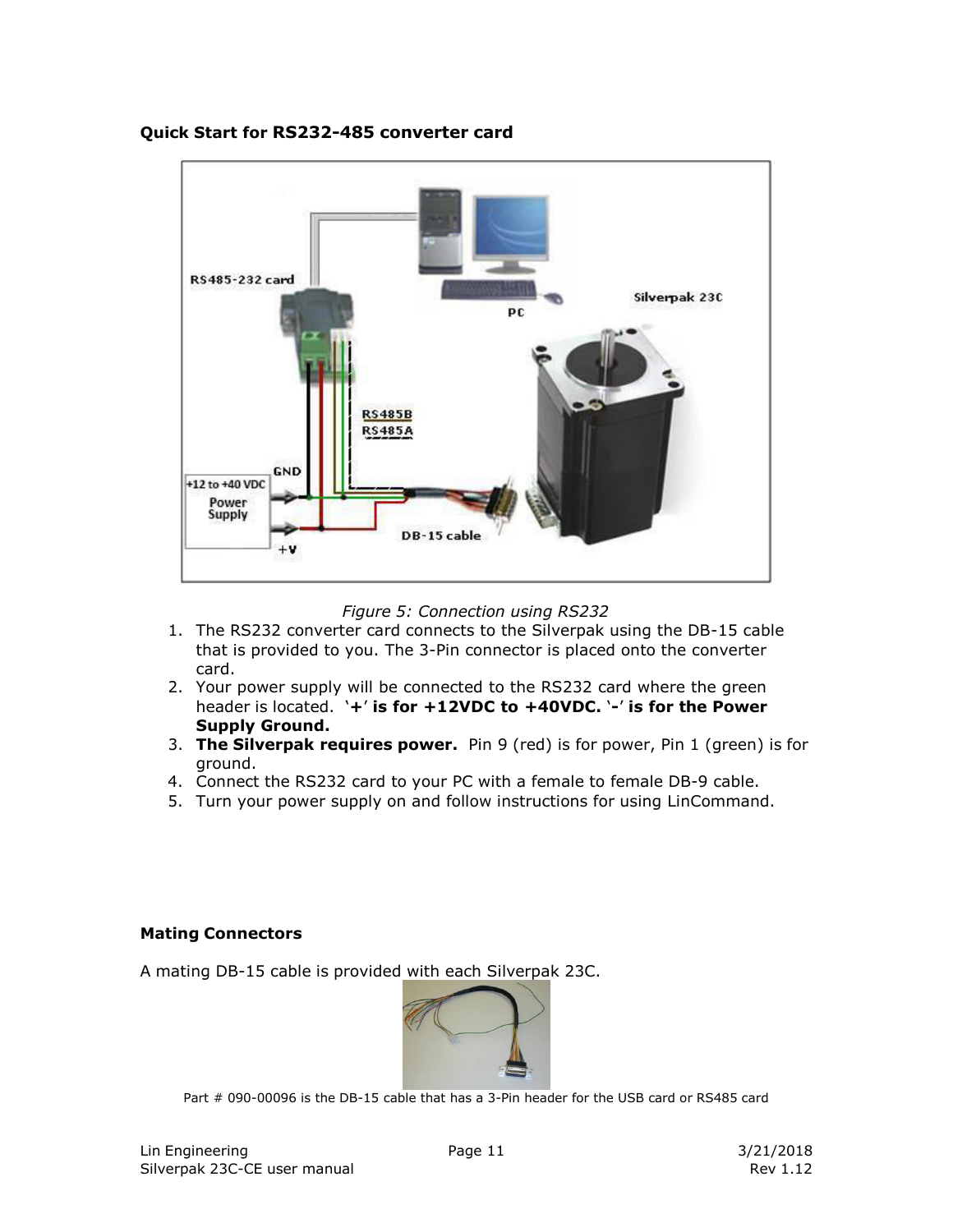### <span id="page-11-0"></span>**7. CONFIGURING AND CONTROLLING THE SILVERPAK 23C**

#### <span id="page-11-1"></span>**LinCommand Setup**

For more detailed instructions, please refer to the LinCommand Manual. [LinCommand Manual](http://www.linengineering.com/wp-content/uploads/downloads/Silverpak_23C/documentation/Lin_Command_Manual.pdf)

Follow these steps to set up and use LinCommand:

Note: If LinCommand has not been installed on your computer, you may download the program in 32 Bit or, 64 Bit, from the link below. After downloading, navigate to the 'Setup' file and double click 'Setup' to install. [LinCommand 32 Bit](http://www.linengineering.com/wp-content/uploads/downloads/R256/software/Lin-Command-32-bit.zip) 

 $\overline{\mathbf{E}}$  Lin Command

I ENGINEI Step Motor Specialists

R356/Silverpak 23  $\alpha$ 

- [LinCommand 64 Bit](http://www.linengineering.com/wp-content/uploads/downloads/R256/software/Lin-Command-64-bit.zip)
- 1. After installation, double click on the LinCommand icon  $\mathscr{E}$ to launch the LinCommand program.
- 2. Choose, "R356/Silverpak 23" from the drop down box and then click  $\lceil$  OK  $\rceil$ .
- 3. LinCommand opens in 'Normal' mode with a GUI interface for controlling the stepper motor. For Advance mode skip to step 8 below.
- 4. To continue in the 'Normal' mode, choose your COM port, baud rate, and controller address (See page 13 Figure 9) and then click [ Connect ],
- 5. Choose the 'Motor Settings' tab. Set the Run Current**\***, Hold Current, Step Resolution, Velocity, and Acceleration then click [ Add Settings to Queue ].

**CAUTION** Do Not Exceed Motors Peak Current or,

Damage to the Motor and Controller Could Result! See "**Setting the Current**" on following page.

- 6. Double click on the "**Click Here to Add Command**" to bring up the motor control menu.
- 7. For more instructions, please refer to the LinCommand Manual.
- 8. To operate in the 'Advanced mode', Choose 'Options' and select 'Advanced mode'.
- 9. Select your COM port and baud rated and then click [ Connect ].
- 10.Enter command strings on one of the 7 lines in the 'Send' window and click 'Send' to send the command line to the controller.
- 11.For a complete list of commands and their definitions refer to the, Silverpak23C-R356 commands manual.

Example command: /1A10000R

- This will run unit #1 to the Absolute position 10000
- You can check the address of your driver by checking the dial at the top of the driver. (See the following page for Changing the Address)
- A full list of commands is available in the Silverpak 23C / R356 Command List
- Hint: Most common commands to change are:
	- $\circ$  Step resolution (/1j2R sets it to half stepping)
	- o Velocity in pulses/sec (/1V1000R sets the speed to 1000 pps)
	- o Run current (/1m50R sets the run current to 50%)
	- o Hold current (/1h20R sets the hold current to 20%)
	- $\circ$  Move the motor (/1P800R moves the motor 2 revs if half stepping)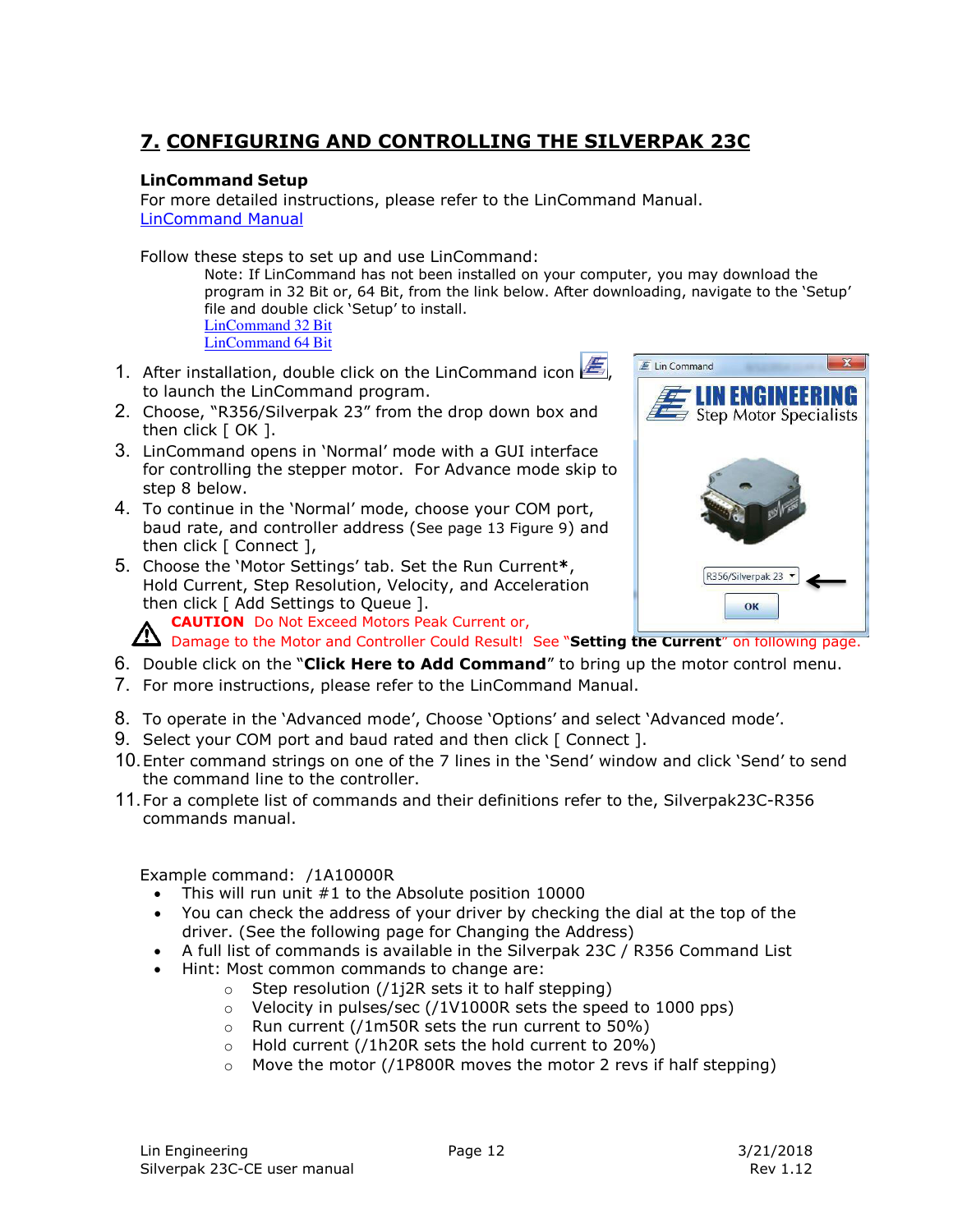#### Responses:

- /0@ indicates good command and that it was received correctly
- /0b indicates bad command
- /0C indicates that the command is out of range
- /0' indicates that the command is terminated
- /0'a Overflow

#### <span id="page-12-0"></span>**Setting the Current**

#### **CAUTION! DO NOT SET THE CURRENT ABOVE THE MOTOR'S RATED CURRENT.**

In order to set the correct current for your motor, you must program the specified amount in LinCommand.

Current is set based on the Maximum amount of current the controller board can output, which is 3.0 Amps Peak. Below is a table of how much current will be applied to your motor for each setting.

|      | <b>Percent Command</b> |     | Motor's<br><b>Current Rating</b><br>(Amps/Phase) | <b>Driver's</b><br><b>Equivalent Current</b><br>(Amps Peak) |
|------|------------------------|-----|--------------------------------------------------|-------------------------------------------------------------|
| 10%  | m10                    | $=$ | 0.21                                             | 0.30                                                        |
| 20%  | m20                    | $=$ | 0.43                                             | 0.60                                                        |
| 30%  | m30                    | =   | 0.64                                             | 0.90                                                        |
| 40%  | m40                    | $=$ | 0.86                                             | 1.20                                                        |
| 50%  | m <sub>50</sub>        | =   | 1.07                                             | 1.50                                                        |
| 60%  | m60                    | $=$ | 1.29                                             | 1.80                                                        |
| 70%  | m70                    | $=$ | 1.50                                             | 2.10                                                        |
| 80%  | m80                    | $=$ | 1.71                                             | 2.40                                                        |
| 90%  | m90                    | $=$ | 1.93                                             | 2.70                                                        |
| 100% | m100                   | $=$ | 2.14                                             | 3.00                                                        |

*Table 5: Desired Current* 

#### **To achieve the equivalent Driver Current (Amps), multiply your motor's rated current by 1.4. Follow these examples:**

#### **Example One:**

You have a motor that is rated at **0.85** Amps, 0.85 Amps  $\times$  1.4 =  $\sim$  1.2 Amps. Using *Table 5* we would see that 1.2 Amps is 40% of the driver's maximum output current.

Assuming the Silverpak is addressed to Number 1, this is what you'd program: **/1m40R**

#### **Example Two:**

You have a motor that is rated at **1.0** Amps, and your Controller is addressed to Number 1, this is what you'd program: **/1m46R**

This will set the controller to 1.4 Amps Peak. How did we get 1.4 Amps?  $\rightarrow$  1.0 Amps  $x$  1.4 = 1.4 A Peak. (See page 21, "Peak Current vs Amps/Phase" for more details.)

#### **WARNING!: Setting the Current to a value greater than the Motor's rated current will damage your motor, and may overheat the controller.**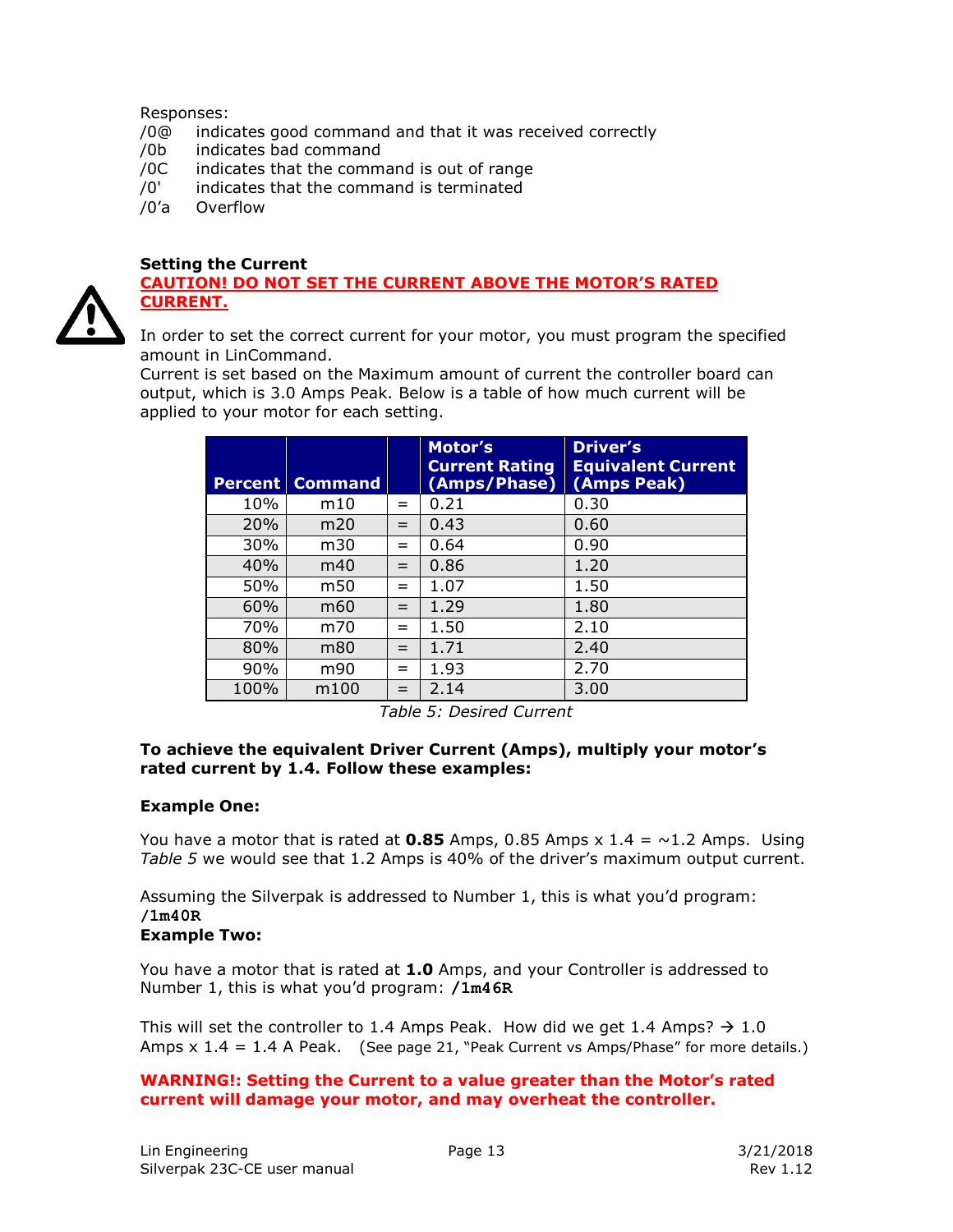#### <span id="page-13-0"></span>**Connecting Multiple Silverpak 23C's**

When using the USB485 converter card, connect all power and ground lines on the SilverPak units to the main power supply. Then daisy chain the RS485+ and RS485 lines prior to plugging into the USB485 card. **Do not apply power until after all connections have been completed.** 



Be sure to also ground the **USB485** card Pin 2, to power supply ground.

*Figure 7: Connection using USB485Converter Card* 

When using the **RS232-to-RS485** converter card, daisy chain all four wires: power, ground, RS485+ and RS485- prior to plugging into the converter card.



*Figure 8: Connection using RS232 Converter Card*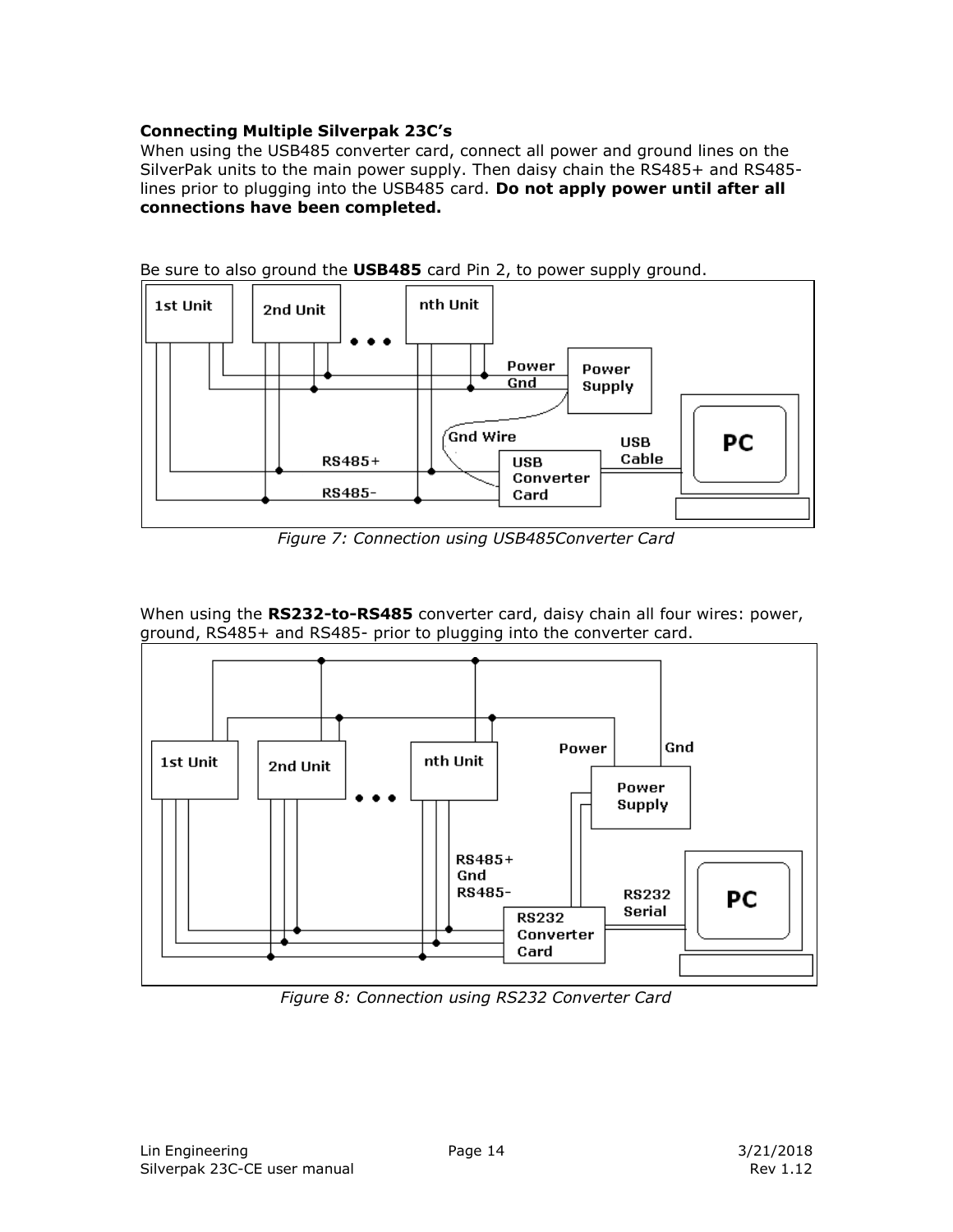#### <span id="page-14-0"></span>**Setting/Changing the Address of the Controller**

Use a small screwdriver to turn the dial on the bottom of the SilverPak motor, so that the arrow points to the desired Address. Use this number when programming commands. For example, /**1**P1000R



*Figure 9: Address Dial* 

#### <span id="page-14-1"></span>**Connecting Accessories**

If you have purchased the Designer's Kit, there is a Red Push Button and an Optical Sensor included. Follow the schematics below in order to properly assemble accessory pieces.

#### **Push Button**



*Figure 10: Push Button Schematic* 

Pins 5, 7, 13 and 14 can all be used with push buttons. Below shows the corresponding input numbers for these pins.

| Input 1 | <b>Pin 13</b> | White               |  |  |
|---------|---------------|---------------------|--|--|
| Input 2 | Pin 5         | <b>Orange</b>       |  |  |
| Input 3 | Pin 7         | <b>Orange/White</b> |  |  |
| Input 4 | Pin 14        | <b>Red/White</b>    |  |  |
| Table 6 |               |                     |  |  |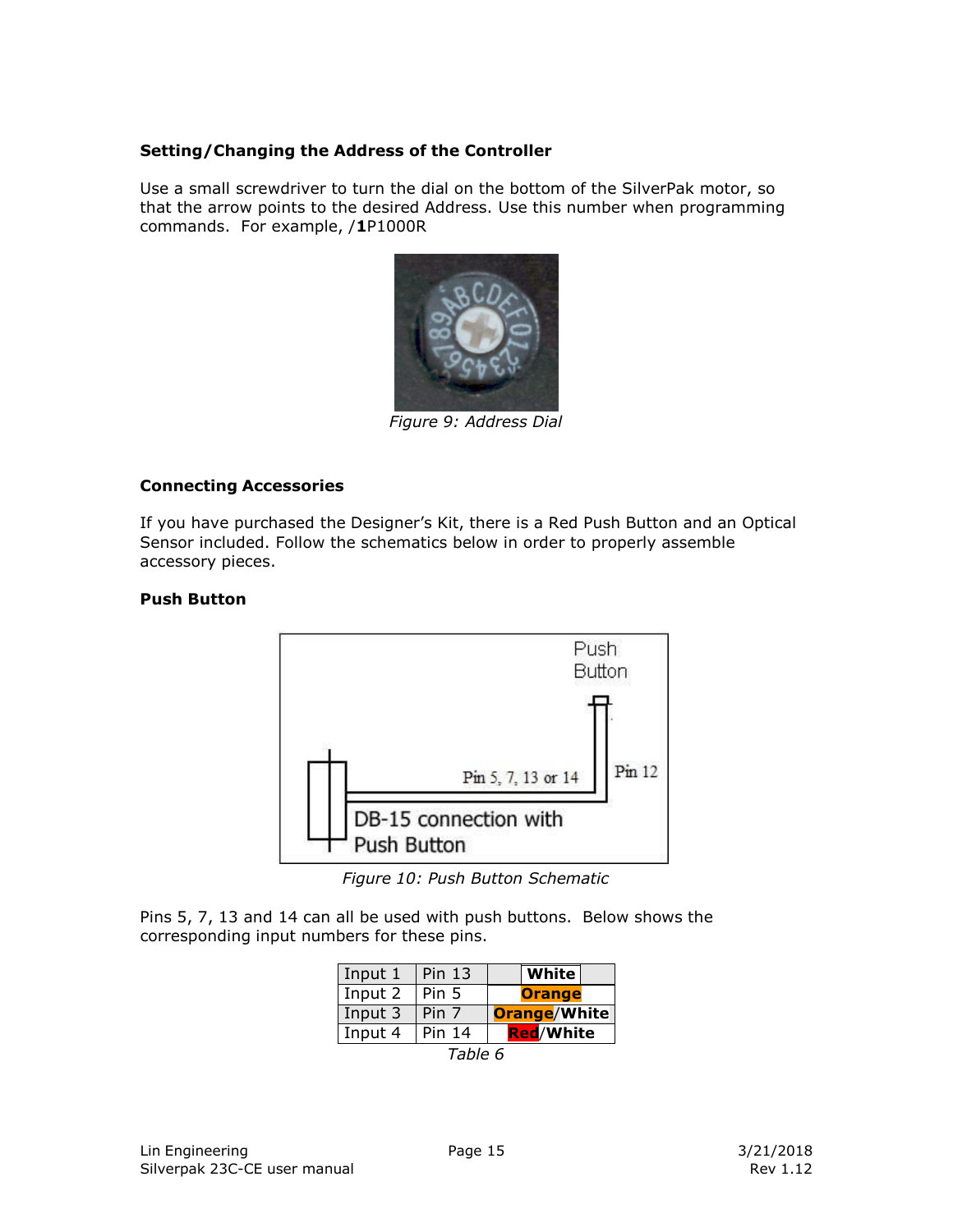#### **LED or other output**

The two I/O lines, pins 2 & 10, can drive an external device such as solenoids, LED's, or switches. The bidirectional I/O's are switches to ground internally, and therefore need to be connected to the +V of the power supply. Below is a recommended connection for lighting an LED with 20m Amps:



Upon entering command /1J0R, both pins 2 & 10 will output 1 Amps. The 1.2k ohm resistor will limit the current to 20mAmps into the LED. Select any ohm value to limit your current based on the device that is connected to the output. I/O's are 24VDC tolerant.

#### **Optical Sensor**



*Figure 11: Opto Sensor Connection Schematic* 

The Opto Sensor uses Pins 6, 7, and 12. Use the following table to solder the

| <b>Optical Sensor</b> | <b>DB15 Cable</b>    | Pin $#$ |
|-----------------------|----------------------|---------|
| Green $\rightarrow$   | Green, white         | 12      |
| Black $\Rightarrow$   | Green/white          | 12      |
| $Red \rightarrow$     | Yellow /white        | 6       |
| White $\rightarrow$   | <b>Orange</b> /white |         |

*Table 7*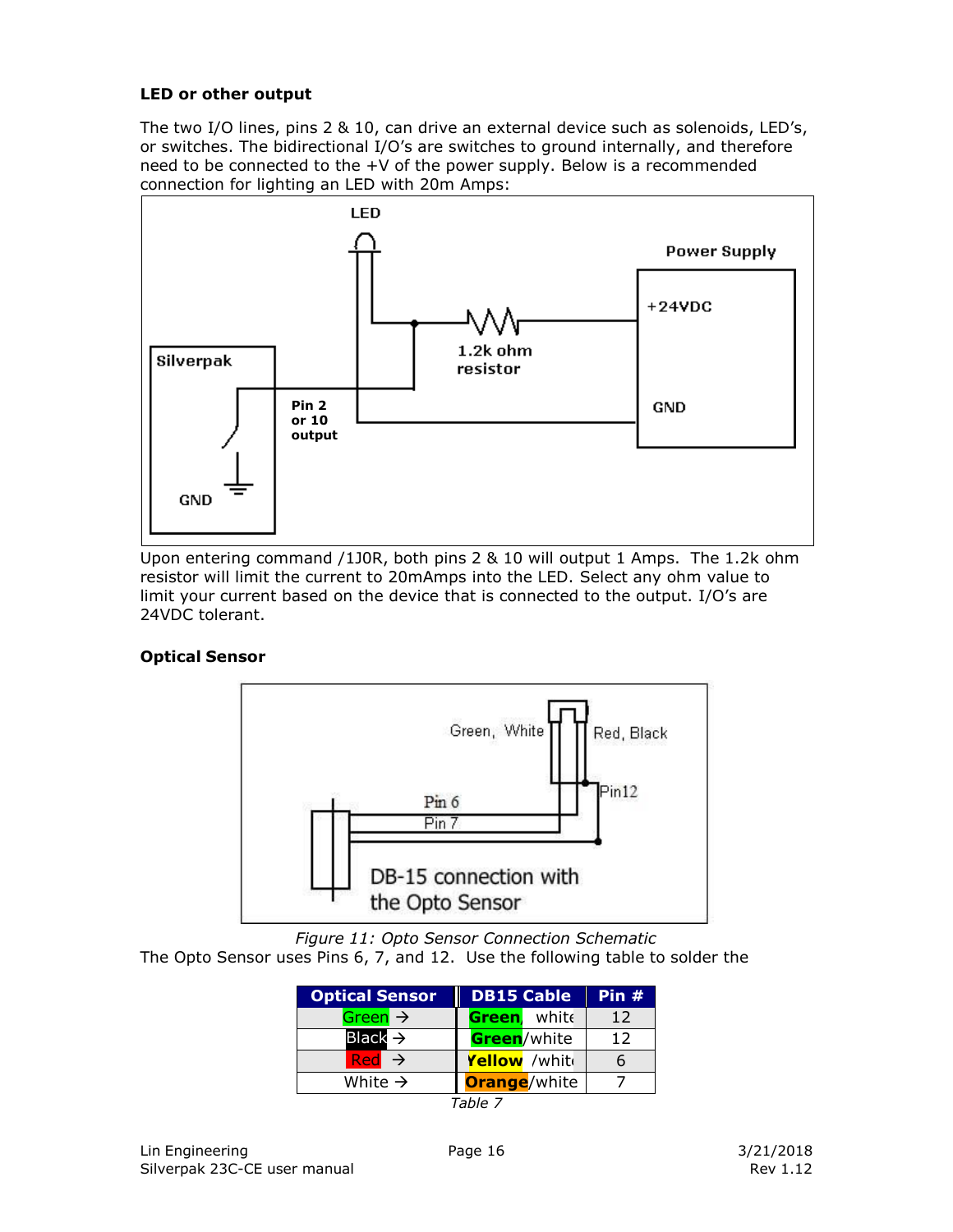#### **Encoder Usage**

The Silverpak 23CE **can do closed loop position correction**. The encoder connects to the board internally.

#### **Position Correction Mode**

Position correction mode, when enabled will issue steps to the motor until the encoder reads the correct position. Once enabled, positions are given in Quadrature encoder counts of the encoder – **not in microsteps**. If the motor stalls during a move then this mode will reattempt the move until the encoder reads the correct number, or until it has tried a certain number of times and times out (the au command).

First: Set the Encoder Ratio:

Encoder ratio =  $[(Microstep * 200 steps/rev) / (CPR * 4)] * 1000$ This must be a whole number after you multiply by 1000. For example: a 1.8° motor set to 256x microstepping with a 1000 count encoder: Encoder ratio =  $((200 * 256)/(1000 * 4))*1000 = 12800$ Set encoder ratio: /1aE12800R

If Encoder Ratio is Unknown:

Follow these steps:

- 1. Issue a /1n0R to clear any special modes
- 2. Issue a /1z0R to set position of encoder and controller to zero
- 3. Issue a /1A100000R and ensure the move completes at a velocity that does not stall.
- 4. Issue a /1?0 to read current position. This should be 100000.
- 5. Issue a /1?8 to read the encoder position
- 6. Issue a /1aE0R which auto divides these two numbers
- 7. Issue a /1?aE which read backs the encoder ratio computed
- 8. This value is a rough guide and may be a few counts off due to inaccuracies in the motor position and run-out of the encoder, but use the EXACT number that was returned and set it with a /1aEXXXXR. Or, please contact Lin Engineering and provide us with your motor part number and we can look up the encoder CPR for you.

Second: Set the Error in Quadrature Encoder Ticks allowed before correction begins: /1aC50R (default is 50) Motor will move 50 encoder ticks away from desired position before position correction takes place. If aC is set to too small of a value, the motor may oscillate back and forth trying to locate the exact position. Use a larger aC value. Third: Set the Overload Timeout Value:

This is the number of re-tries allowed under a stall condition: /1au10000R (default is 10)

Fourth: Enable the Feedback mode:

Zero the positions prior to enabling the feedback mode: /1z0R Issue /1n8R to enable the feedback mode.

#### **Overload Report Mode**

Overload report mode when enabled, will compare the encoder value to the commanded position at the end of a move and report an error if the two values do not match within the range given by "aC". When this error occurs the drive will exit from any loops or strings it may be executing.

Overload report mode is enabled by /1n16R, and requires the encoder ratio to be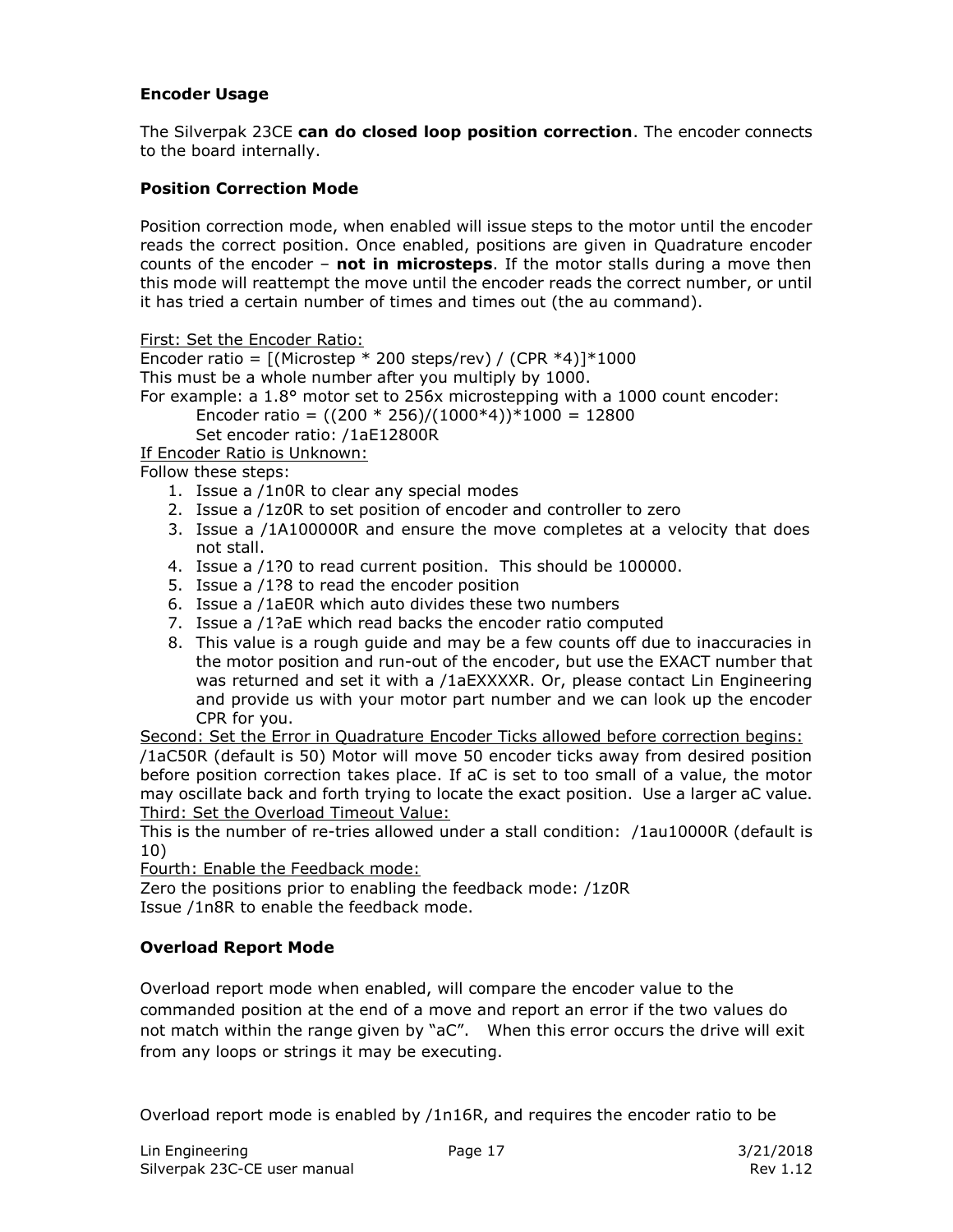entered correctly via the "aE" command. Issue a /1zR to zero both the encoder and position counter just prior to issuing /1n16R. Only the Position Correction mode or the Overload Report mode may be turned on at one time.

Notes:

- 1. When any command is received by the drive it will always respond with its status. The drive will only accept a command when it is not busy. This status byte received must be checked to ensure that the unit was not busy and that the command was accepted. This is especially important when position correction mode is enabled, because the drive may be attempting to correct position all by itself, and will reject an externally (via RS232) received command if it is busy in the middle of a correction move.
- 2. When position correction mode is enabled, /1n8R, then the drive will keep retrying any stalled moves, and will NOT halt any strings or loops upon detection of a stall.
- 3. During position correction mode /1T will halt any move, but there is a possibility that the drive may instantly reissue itself a position correction command, especially if it is fighting a constant disturbance. It may be necessary to issue a /1n0R to positively halt a move in progress.
- 4. Position correction mode is inhibited if the encoder underflows and goes negative (but will automatically resume if a move is made into the positive range). If position correction is required at the zero point, please redefine zero to be a slightly positive number with the "z" command. Eg /1z10000R
- 5. If the encoder ratio is changed from its default of 1000, the allowed max position will be decreased from  $+2^{\wedge}31$  by the same ratio.

### **8. Troubleshooting & FAQ**

#### <span id="page-17-0"></span>**Communication problem between computer and controller:**

Is the correct COM Port selected? Use an operating system of Windows 98 or higher. Are you working on a Laptop? Sometimes there is a shift in Ground on Laptop Serial Ports. Pin 5 on the Serial Port is Ground. Make sure that this is connected to a true ground.

Is the LED flashing on the R256 Controller? A flashing light indicates it is waiting for Commands and power is OK. Motor shaft should be difficult to rotate.

#### **RS232-RS485 communication problem:**

Check the RS232 to RS485 Converter Card. Use a voltmeter to verify Power is coming into the card correctly and if power is being supplied to the Controller properly.

#### **Can communicate with LinCommand, but no motor movement:**

Check that power is being supplied to the system. Motor shaft should be holding in one place and the RS232 type of converter card should be receiving power and sending power via the  $+$  and  $-$  of the Red 4 Pin connector. Use a voltmeter to verify.

Is the Silverpak23C set to the correct Address? Check the Dial on the bottom of the unit. The white arrow should be pointing to the corresponding Address. Make sure that the arrow is not between two addresses. Use a small screw to verify that it clicks in place.

Lin Engineering Silverpak 23C-CE user manual Page 18 3/21/2018 Note the description of the following response strings /0' indicates that the command is terminated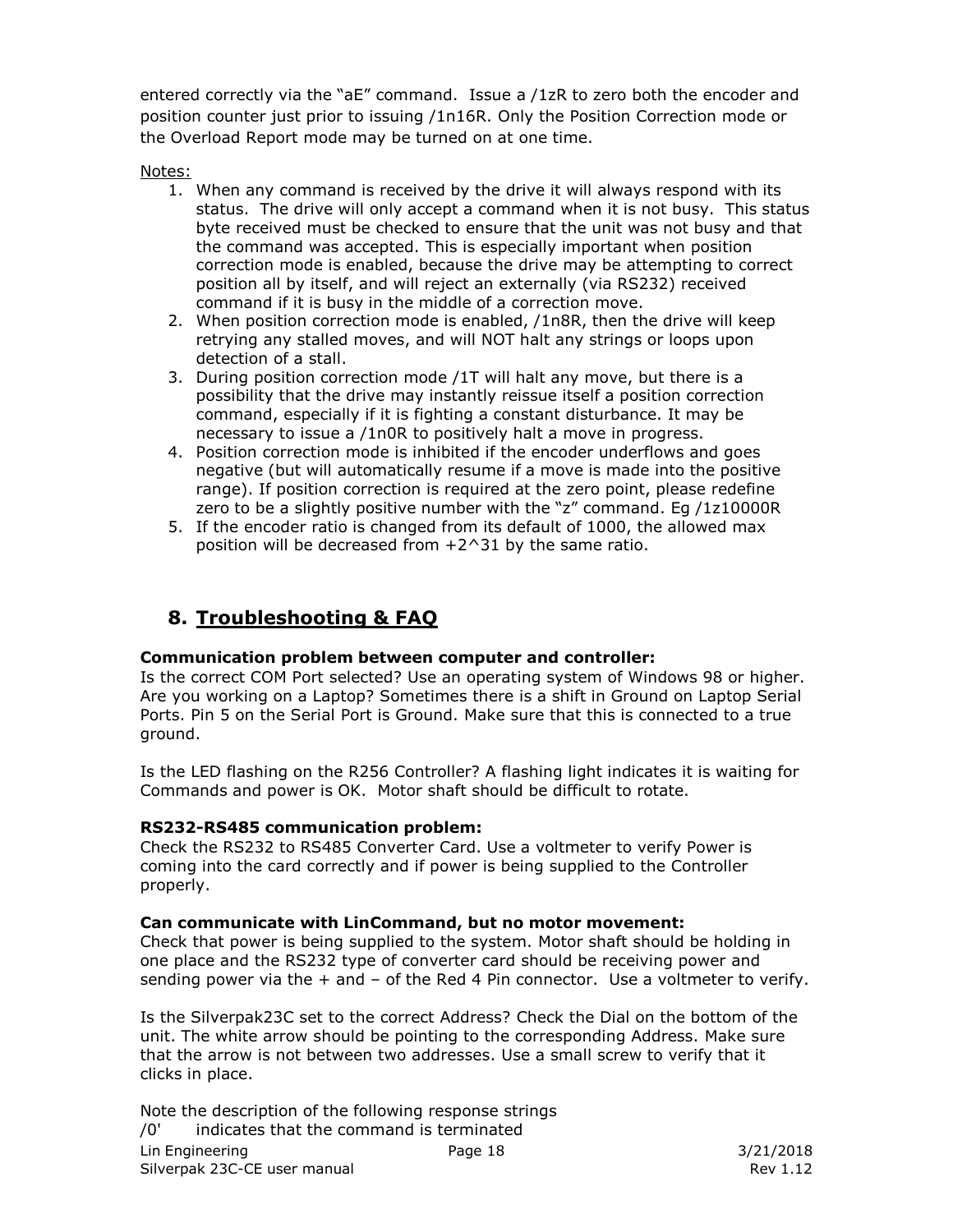- /0@ indicates good command and that it was received correctly
- /0C indicates that the command is out of range
- /0b indicates bad command

The unit is by default, set to 256 microsteps. Therefore, by typing in a position move of /1P200R, you will not see anything. It takes 51,200 steps to make one revolution, so try a large value, like /1P100000R

#### **Silverpak 23C will accept command, but Motor stalls in middle of command:**

This means there is not enough current being supplied to the Motor. Use the m command to change the current, or run the Motor at a Lower Speed (V command). Or, make the motor accelerate slower using the L command.

#### **I want to use one of the I/Os to turn on a LED to confirm that the motor has finished moving or moved to a certain position. How do I do it?**

To turn on a LED to confirm that the motor finished moving you must use the "J" command in the command list section On/Off Drivers. We are assuming the unit executes the command sent. We cannot detect skipping because the setup is open loop. Example: /1P200J10R, is a position move 200 steps, then turn on driver 2.

#### **What's the minimum and maximum voltage the RS485 to RS 232 Converter**

**Card can handle?** Min and Max voltage levels: 7 to 40 VDC (SilverPak 23 requires  $+12$  to  $+40$ VDC)

#### **Using a PLC to communicate with board**

After the command, you need to issue a carriage return and linefeed. Example: /1A1000R (absolute position move 1000). After the R, send a 0x0d in hex.

#### **USB485 interface card driver not communicating Reinstall USB485 driver**

- 1. Go to Windows Device Manager
- **2.** Under the Ports Section, the USB485 should show as the

#### **"Prolific PL2303GL USB Serial COM Port (COM XX)"**

- 3. If it does not show as this, it might show as the "USB Serial Controller".
- 4. If so, right click on this and "Update the driver". The name should change to the above as intended.
- 5. If it does not, please go this **[link](https://prolificusa.com/product/pl2303gl-8-pin-usb-uart-bridge-controller/)** to download and install the driver from the original Chip manufacturer.
- 6. Select the **PL23XX-M\_LogoDriver\_Setup.exe** and install. The name should now populate to **"Prolific PL2303GL USB Serial COM Port (COM XX)"**
- 7. When you send a command via Lin Command, a Yellow and Green light will blink to show that the command has been sent successfully.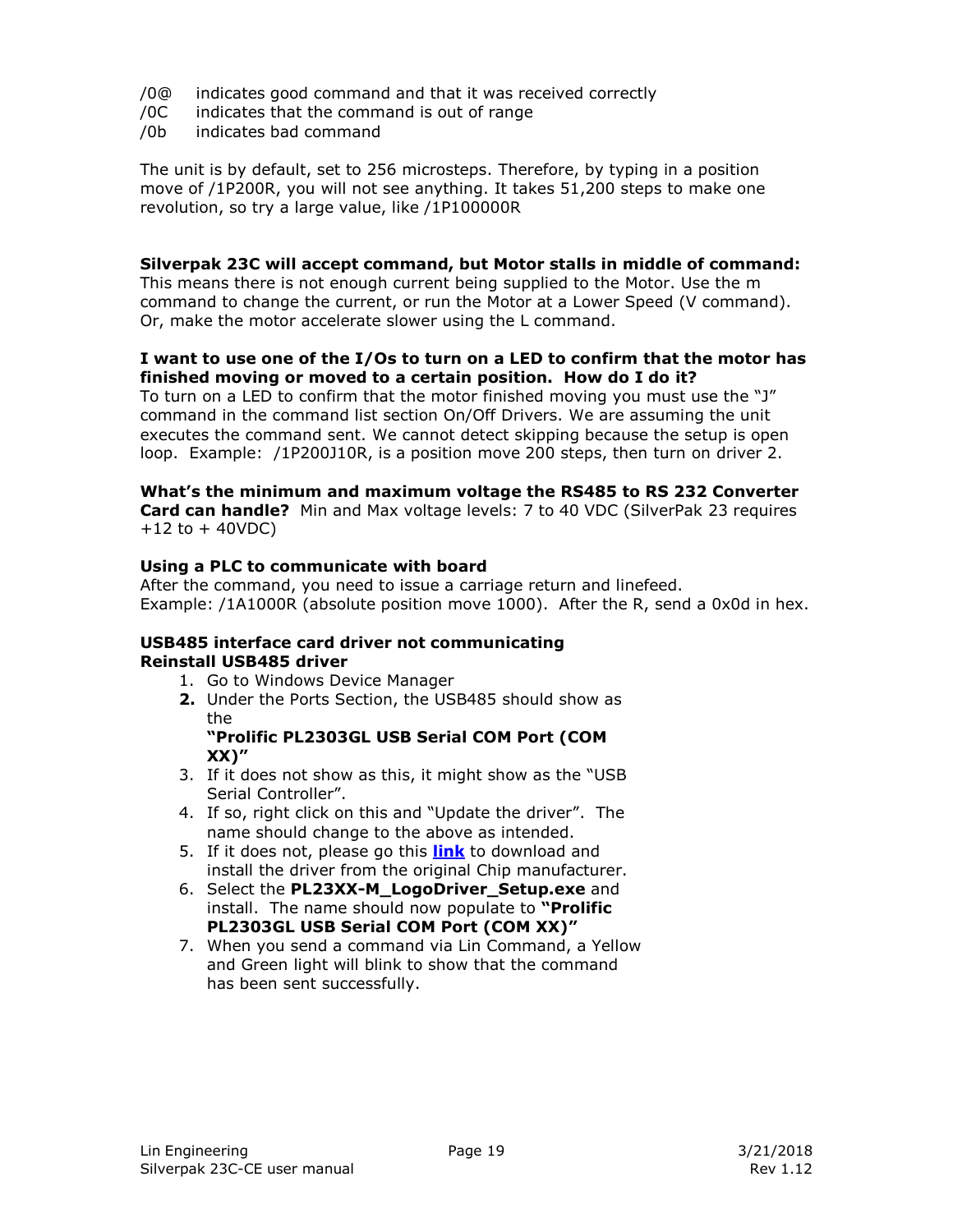### <span id="page-19-0"></span>**9. Appendix**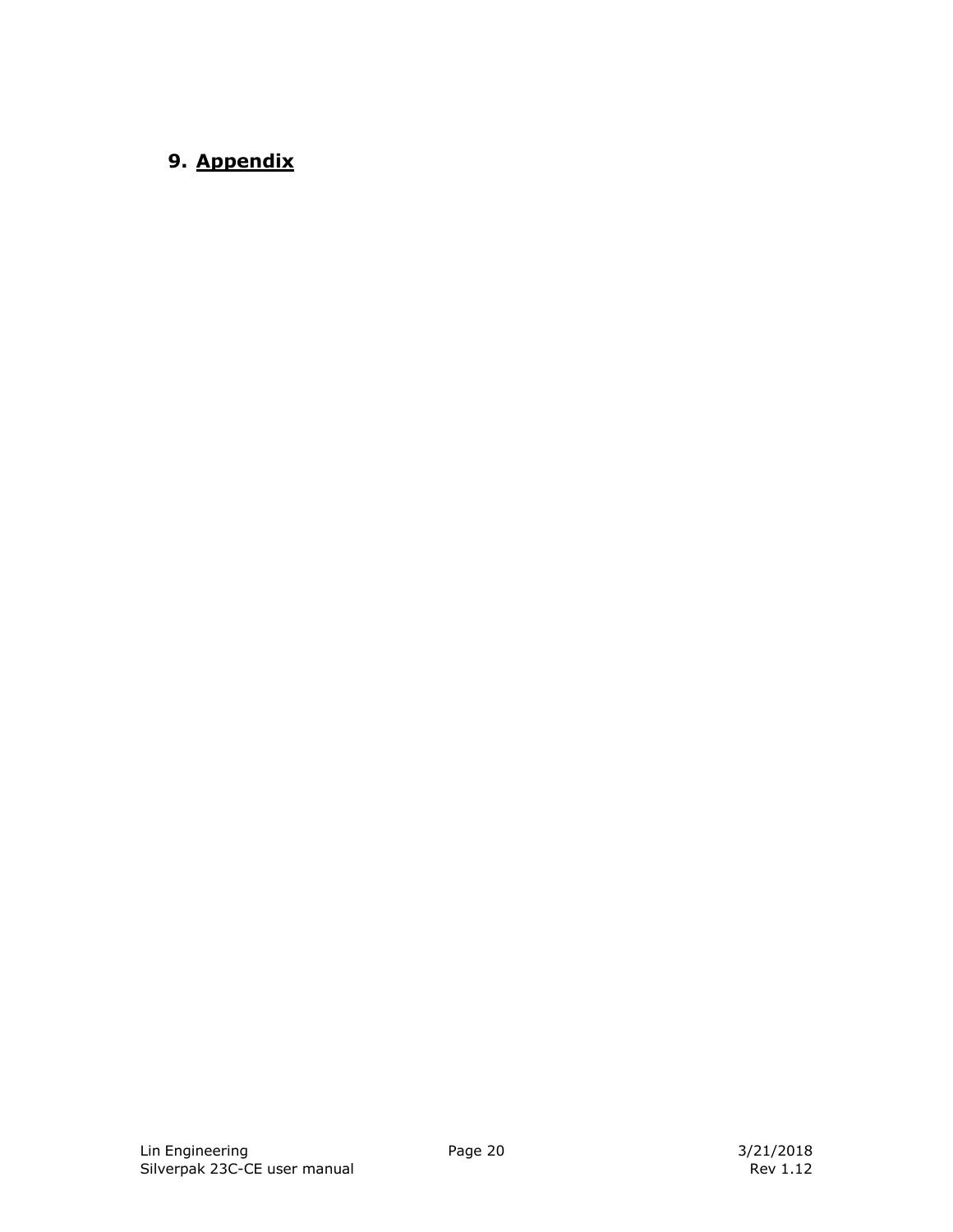#### <span id="page-20-0"></span>**Peak current versus Amps/Phase**

Where does the 1.4 times come from? Current is continuously changing when a motor steps. If the motor is rated for 1.0 A/Phase, it may receive 0 Amps, 1 Amp, 1.4 Amps, or anything in between if you are microstepping. For ease of explanation, we will look at the current waveform when we half step, or set the driver/controller to 2x microstepping.

If we take a look at both the A and B phases, and plot on an X-Y chart of when each phase receives current, and how much it receives, it will look like the chart below. Beginning at position 1, Phase A receives negative current, and Phase B receives positive current. Let's assume it is at coordinate (-1, 1).



The position versus time graph just above, plots only the A Phase, following the eight different steps the motor will make. Current is changing with each position. Recall that a negative in electronics simply means reverse direction of current flow.



Take a look at position #7. If we were to draw the arrow at position 7 as the hypotenuse of a triangle, it would look like the triangle to our left. Recall from geometry a 90°-45°-45° triangle is a 1-1- $\sqrt{2}$  combination. The  $\sqrt{2}$ , or 1.4 value is also the radius of the dotted circle shown above. Therefore, during certain steps, Phases A or B will receive 1.4 Amps of current. But the average, or RMS current throughout these 8 steps is only 1.0 Amps. RMS and Amps/Phase is the same meaning.